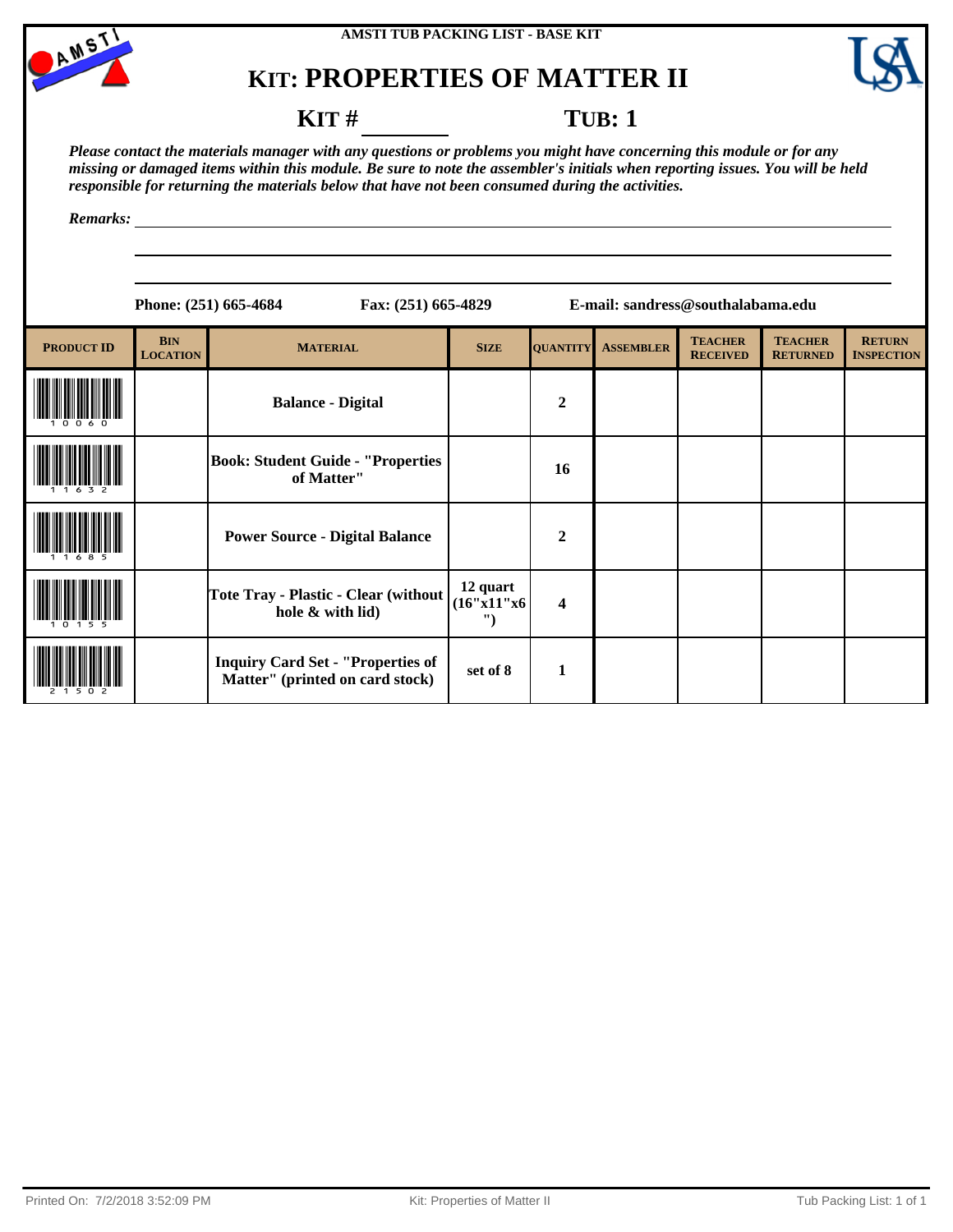



### **KIT** # **TUB: 2**

*Please contact the materials manager with any questions or problems you might have concerning this module or for any missing or damaged items within this module. Be sure to note the assembler's initials when reporting issues. You will be held responsible for returning the materials below that have not been consumed during the activities.*

*Remarks:*

| ،4 |  | Fax: (251) 665-48 |
|----|--|-------------------|
|    |  |                   |

**Phone: (251) 665-4684 Fax: (251) 665-4829 E-mail: sandress@southalabama.edu**

| <b>PRODUCT ID</b> | <b>BIN</b><br><b>LOCATION</b> | <b>MATERIAL</b>                                          | <b>SIZE</b>                  | <b>QUANTITY</b>         | <b>ASSEMBLER</b> | <b>TEACHER</b><br><b>RECEIVED</b> | <b>TEACHER</b><br><b>RETURNED</b> | <b>RETURN</b><br><b>INSPECTION</b> |
|-------------------|-------------------------------|----------------------------------------------------------|------------------------------|-------------------------|------------------|-----------------------------------|-----------------------------------|------------------------------------|
|                   |                               | <b>Balance - Digital</b>                                 |                              | $\overline{2}$          |                  |                                   |                                   |                                    |
|                   |                               | <b>Book: Student Guide - "Properties</b><br>of Matter"   |                              | 16                      |                  |                                   |                                   |                                    |
|                   |                               | <b>Power Source - Digital Balance</b>                    |                              | $\overline{2}$          |                  |                                   |                                   |                                    |
|                   |                               | Tote Tray - Plastic - Clear (without<br>hole & with lid) | 12 quart<br>(16"x11"x6)<br>" | $\overline{\mathbf{4}}$ |                  |                                   |                                   |                                    |
|                   |                               | <b>Marker - Permanent - Fine Point -</b><br><b>Black</b> |                              | 16                      |                  |                                   |                                   |                                    |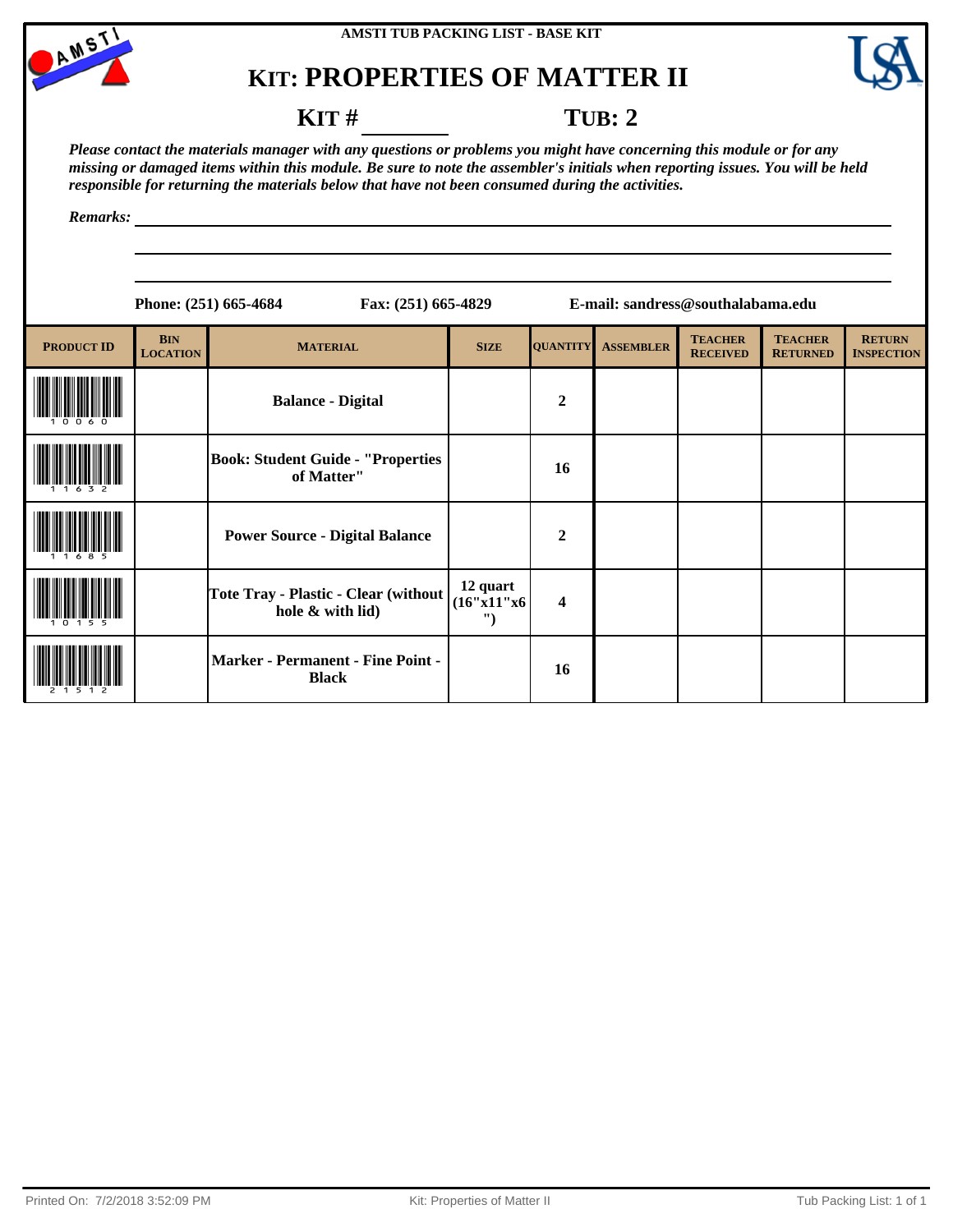





### **KIT** # **TUB: 3**

*Please contact the materials manager with any questions or problems you might have concerning this module or for any missing or damaged items within this module. Be sure to note the assembler's initials when reporting issues. You will be held responsible for returning the materials below that have not been consumed during the activities.*

*Remarks:*

|                   |                                   | Phone: (251) 665-4684                  | Fax: (251) 665-4829 |                  |                  | E-mail: sandress@southalabama.edu |                                   |                                    |  |  |
|-------------------|-----------------------------------|----------------------------------------|---------------------|------------------|------------------|-----------------------------------|-----------------------------------|------------------------------------|--|--|
| <b>PRODUCT ID</b> | $\mathbf{BIN}$<br><b>LOCATION</b> | <b>MATERIAL</b>                        | <b>SIZE</b>         | <b>QUANTITY</b>  | <b>ASSEMBLER</b> | <b>TEACHER</b><br><b>RECEIVED</b> | <b>TEACHER</b><br><b>RETURNED</b> | <b>RETURN</b><br><b>INSPECTION</b> |  |  |
|                   |                                   | <b>Beaker - Pyrex</b>                  | 250 ml              | 16               |                  |                                   |                                   |                                    |  |  |
|                   |                                   | <b>Bottle - Dropper - Plastic</b>      | $2$ oz $(60$ ml)    | 24               |                  |                                   |                                   |                                    |  |  |
|                   |                                   | <b>Bottle - Thick Walled - Plastic</b> | 16 oz (500<br>ml)   | $\boldsymbol{9}$ |                  |                                   |                                   |                                    |  |  |
|                   |                                   | <b>Cylinder - Graduated</b>            | $100$ ml            | 16               |                  |                                   |                                   |                                    |  |  |
|                   |                                   | Stopper - Rubber - Solid               | #0                  | 32               |                  |                                   |                                   |                                    |  |  |
|                   |                                   | <b>Timer - Student</b>                 |                     | 8                |                  |                                   |                                   |                                    |  |  |
|                   |                                   | <b>Cup - Graduated - Plastic</b>       | 1 <sub>0</sub> z    | 50               |                  |                                   |                                   |                                    |  |  |
|                   |                                   | <b>Fabric - Cotton</b>                 | $6''$ x $6''$       | 200              |                  |                                   |                                   |                                    |  |  |
|                   |                                   | Straw - Jumbo - Wrapped                | $7^{1/2}$           | 100              |                  |                                   |                                   |                                    |  |  |
|                   |                                   | <b>Swabs - Cotton</b>                  | pack of 500         | $\mathbf{1}$     |                  |                                   |                                   |                                    |  |  |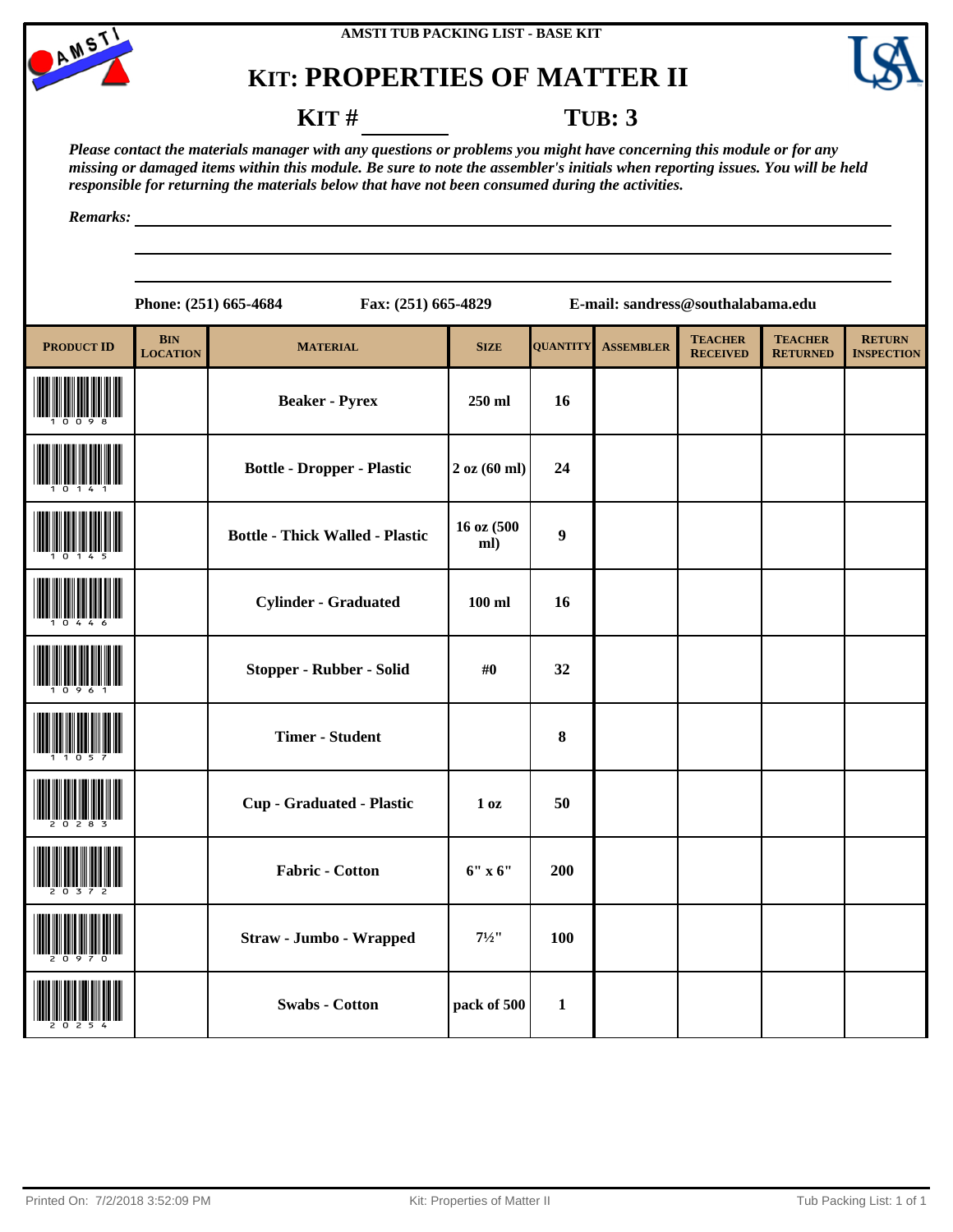



#### **KIT** # **TUB: 4**

*Please contact the materials manager with any questions or problems you might have concerning this module or for any missing or damaged items within this module. Be sure to note the assembler's initials when reporting issues. You will be held responsible for returning the materials below that have not been consumed during the activities.*

*Remarks:*

**Phone: (251) 665-4684 Fax: (251) 665-4829 E-mail: sandress@southalabama.edu**

| <b>PRODUCT ID</b>                             | <b>BIN</b><br><b>LOCATION</b> | <b>MATERIAL</b>                                         | <b>SIZE</b>                   | <b>QUANTITY</b>         | <b>ASSEMBLER</b> | <b>TEACHER</b><br><b>RECEIVED</b> | <b>TEACHER</b><br><b>RETURNED</b> | <b>RETURN</b><br><b>INSPECTION</b> |
|-----------------------------------------------|-------------------------------|---------------------------------------------------------|-------------------------------|-------------------------|------------------|-----------------------------------|-----------------------------------|------------------------------------|
|                                               |                               | <b>Bimetal Strip</b>                                    |                               | $\mathbf{1}$            |                  |                                   |                                   |                                    |
|                                               |                               | <b>Brush - Test Tube</b>                                | small                         | $\pmb{8}$               |                  |                                   |                                   |                                    |
|                                               |                               | <b>Forcep - Plastic</b>                                 |                               | $\bf{8}$                |                  |                                   |                                   |                                    |
|                                               |                               | Funnel - Long Stem - Plastic - Clear                    | $2\frac{3}{4}$ " (67<br>mm)   | $\boldsymbol{2}$        |                  |                                   |                                   |                                    |
|                                               |                               | Lighter - Grill - Butane                                |                               | $\mathbf{1}$            |                  |                                   |                                   |                                    |
|                                               |                               | <b>Pump - Vacuum (with rubber</b><br>valves & stoppers) |                               | $\boldsymbol{9}$        |                  |                                   |                                   |                                    |
|                                               |                               | <b>Ruler - Plastic</b>                                  | 12"                           | $\pmb{8}$               |                  |                                   |                                   |                                    |
|                                               |                               | Scoop - Lab                                             |                               | 8                       |                  |                                   |                                   |                                    |
|                                               |                               | <b>Stopper - Rubber - Single Hole</b>                   | #2                            | 16                      |                  |                                   |                                   |                                    |
| <b>THE PROPERTY AND THE PROPERTY OF STATE</b> |                               | Stopper - Rubber - Solid                                | #2                            | $\overline{\mathbf{4}}$ |                  |                                   |                                   |                                    |
|                                               |                               | <b>Syringe Apparatus</b>                                | 2 syringes<br>$\alpha$ tubing | $\mathbf{1}$            |                  |                                   |                                   |                                    |
|                                               |                               | Tank - Flex - Plastic - Clear                           | gallon                        | $\boldsymbol{2}$        |                  |                                   |                                   |                                    |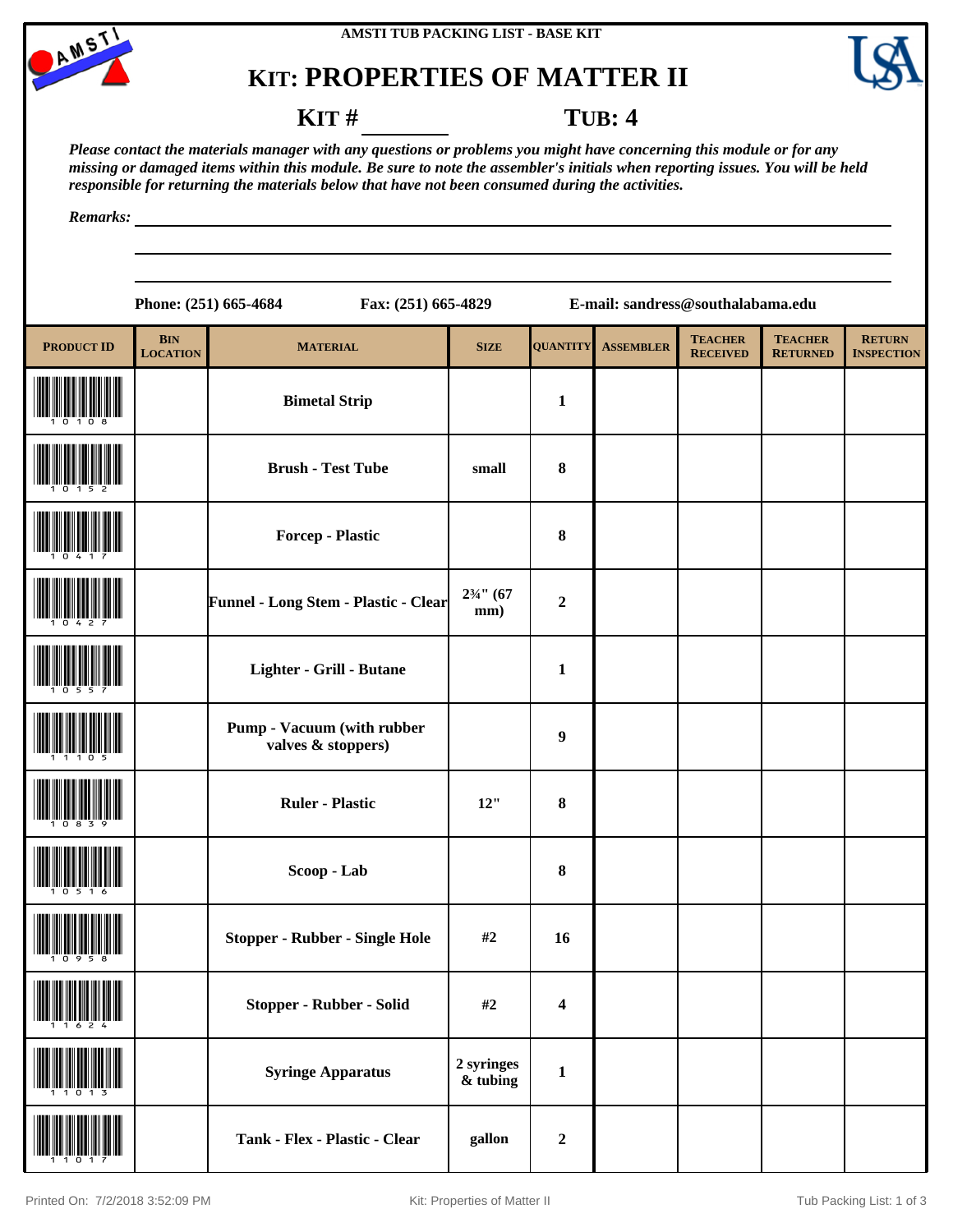|               | <b>Test Tube</b>                                      | 16 x 125<br>mm                                                | 250                     |  |  |
|---------------|-------------------------------------------------------|---------------------------------------------------------------|-------------------------|--|--|
|               | <b>Test Tube</b>                                      | 20 x 150<br>mm                                                | 32                      |  |  |
|               | <b>Test Tube Clamp</b>                                |                                                               | 8                       |  |  |
|               | <b>Test Tube Rack - Plastic (6 hole or</b><br>larger) |                                                               | 8                       |  |  |
|               | <b>Test Tube Rack - Round - Plastic</b>               |                                                               | $\overline{\mathbf{4}}$ |  |  |
|               | <b>Thermometer - Alcohol</b>                          | 12"                                                           | 20                      |  |  |
|               | <b>Washer - Rubber</b>                                |                                                               | $\boldsymbol{9}$        |  |  |
|               | <b>Bead - Pearl - White (pack of 150)</b>             | $2.5 \text{ mm}$                                              | $\mathbf{1}$            |  |  |
|               | <b>Chocolate Syrup</b>                                | 24 oz                                                         | $\mathbf{1}$            |  |  |
|               | <b>Clay - Modeling</b>                                | 20z                                                           | $\mathbf{1}$            |  |  |
| $\frac{1}{2}$ | Corn Syrup - Light                                    | 16 oz                                                         | $\boldsymbol{2}$        |  |  |
|               | Ketchup                                               | 14 oz                                                         | $\mathbf{1}$            |  |  |
|               | Label - Blank - Adhesive - White                      | $1\!\!/\!2^{\prime\prime}$ x $3\!\!/\!4^{\prime\prime}$       | 200                     |  |  |
|               | Pan - Aluminum                                        | $\frac{5}{8}$ " x $2\frac{3}{4}$ "<br>$(15 \times 70)$<br>mm) | $\bf 8$                 |  |  |
|               | Petri Dish                                            | $100 \times 15$<br>$\mathbf{mm}$                              | 20                      |  |  |
|               | <b>Pipette - Graduated - Plastic</b>                  | 3ml                                                           | 25                      |  |  |
|               | <b>Sugar</b> - Confectioners'                         | 16 oz                                                         | $\mathbf{1}$            |  |  |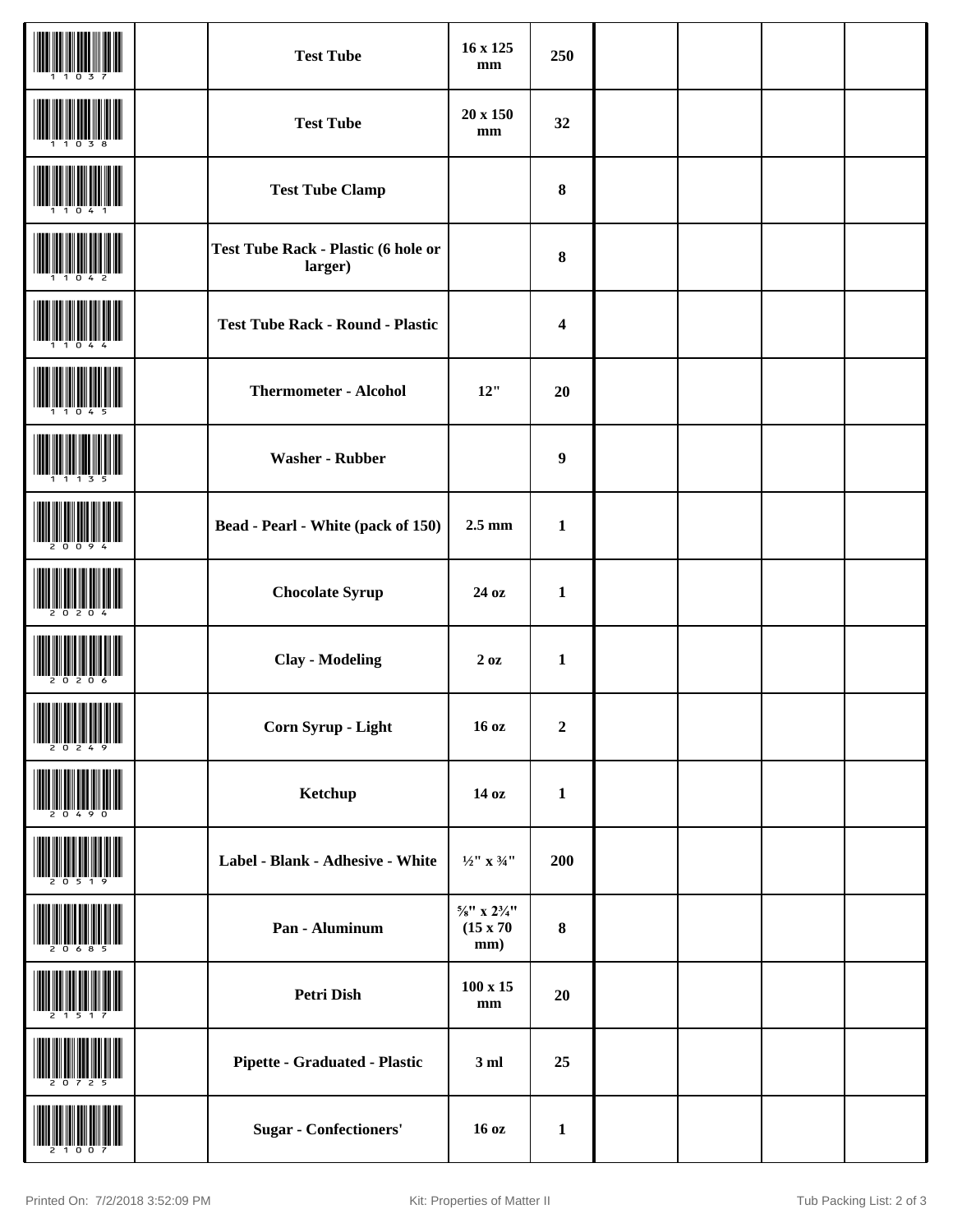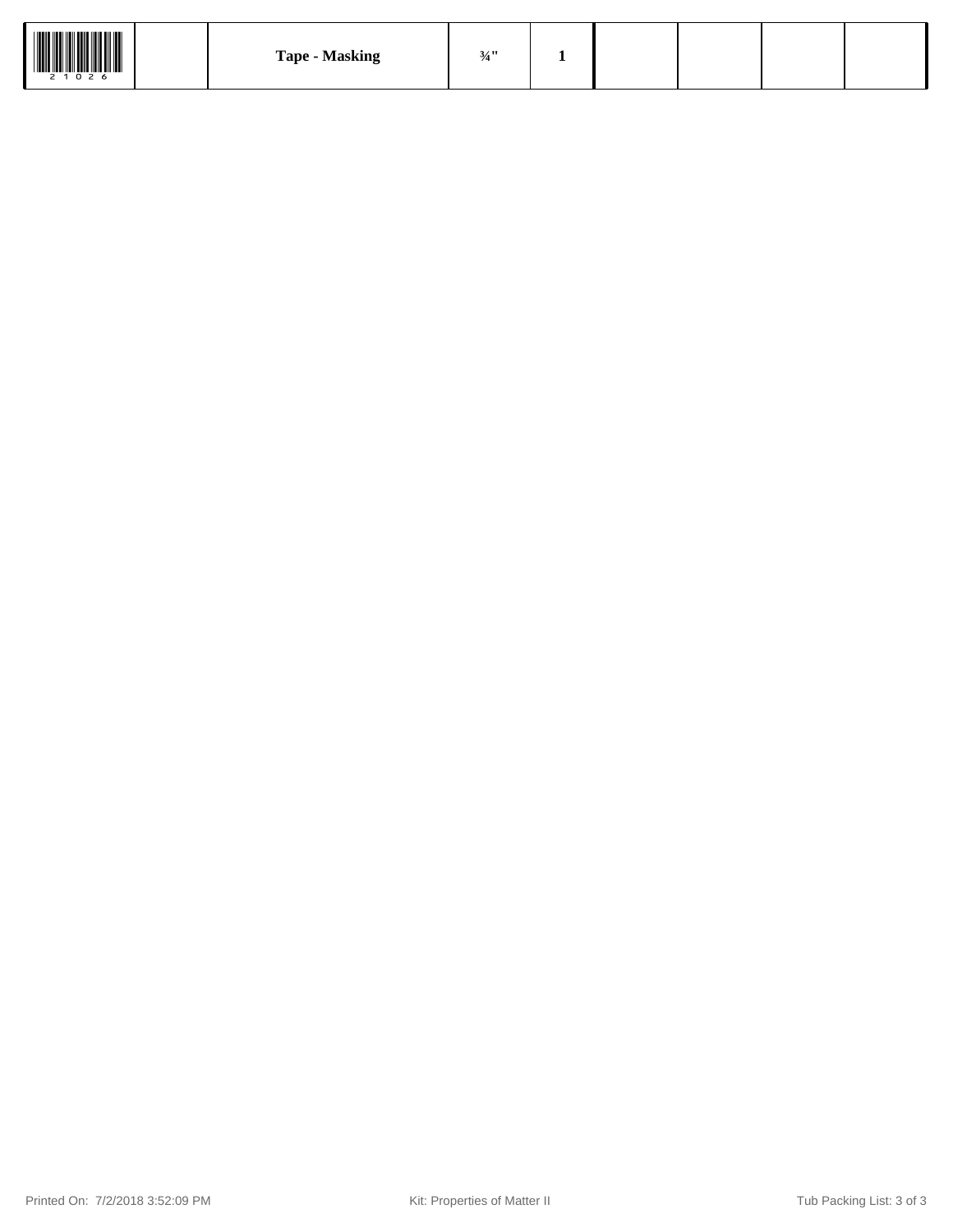



#### **KIT # TUB: 5**

*Please contact the materials manager with any questions or problems you might have concerning this module or for any missing or damaged items within this module. Be sure to note the assembler's initials when reporting issues. You will be held responsible for returning the materials below that have not been consumed during the activities.*

*Remarks:*

|                   |                                   | Phone: (251) 665-4684<br>Fax: (251) 665-4829             |             |                  | E-mail: sandress@southalabama.edu |                                   |                                   |                                    |  |  |
|-------------------|-----------------------------------|----------------------------------------------------------|-------------|------------------|-----------------------------------|-----------------------------------|-----------------------------------|------------------------------------|--|--|
| <b>PRODUCT ID</b> | $\mathbf{BIN}$<br><b>LOCATION</b> | <b>MATERIAL</b>                                          | <b>SIZE</b> | <b>QUANTITY</b>  | <b>ASSEMBLER</b>                  | <b>TEACHER</b><br><b>RECEIVED</b> | <b>TEACHER</b><br><b>RETURNED</b> | <b>RETURN</b><br><b>INSPECTION</b> |  |  |
|                   |                                   | <b>Block Set: Aluminum</b>                               |             | 8                |                                   |                                   |                                   |                                    |  |  |
|                   |                                   | <b>Block Set: Plastic - Transparent</b>                  |             | 8                |                                   |                                   |                                   |                                    |  |  |
|                   |                                   | <b>Block Set: Plastic - White</b>                        | 2x5x5cm     | 8                |                                   |                                   |                                   |                                    |  |  |
|                   |                                   | <b>Block Set: Wax</b>                                    |             | 8                |                                   |                                   |                                   |                                    |  |  |
|                   |                                   | <b>Burner - Alcohol</b>                                  |             | 8                |                                   |                                   |                                   |                                    |  |  |
|                   |                                   | <b>Burner Stand - Alcohol</b>                            |             | 8                |                                   |                                   |                                   |                                    |  |  |
|                   |                                   | <b>Hot Pot</b>                                           | 32 oz       | 4                |                                   |                                   |                                   |                                    |  |  |
|                   |                                   | <b>Immiscible Liquid Mixture</b>                         | 20z         | $\boldsymbol{2}$ |                                   |                                   |                                   |                                    |  |  |
|                   |                                   | Irregular Object Set: Bolt - Steel<br>(galvanized screw) | 6"          | 8                |                                   |                                   |                                   |                                    |  |  |
|                   |                                   | Irregular Object Set: Cylinder -<br>Copper               |             | 8                |                                   |                                   |                                   |                                    |  |  |
|                   |                                   | <b>Irregular Object Set: Spacer -</b><br><b>Nylon</b>    |             | 8                |                                   |                                   |                                   |                                    |  |  |
|                   |                                   | <b>Loupe - Double Eye Magnifier</b>                      |             | 8                |                                   |                                   |                                   |                                    |  |  |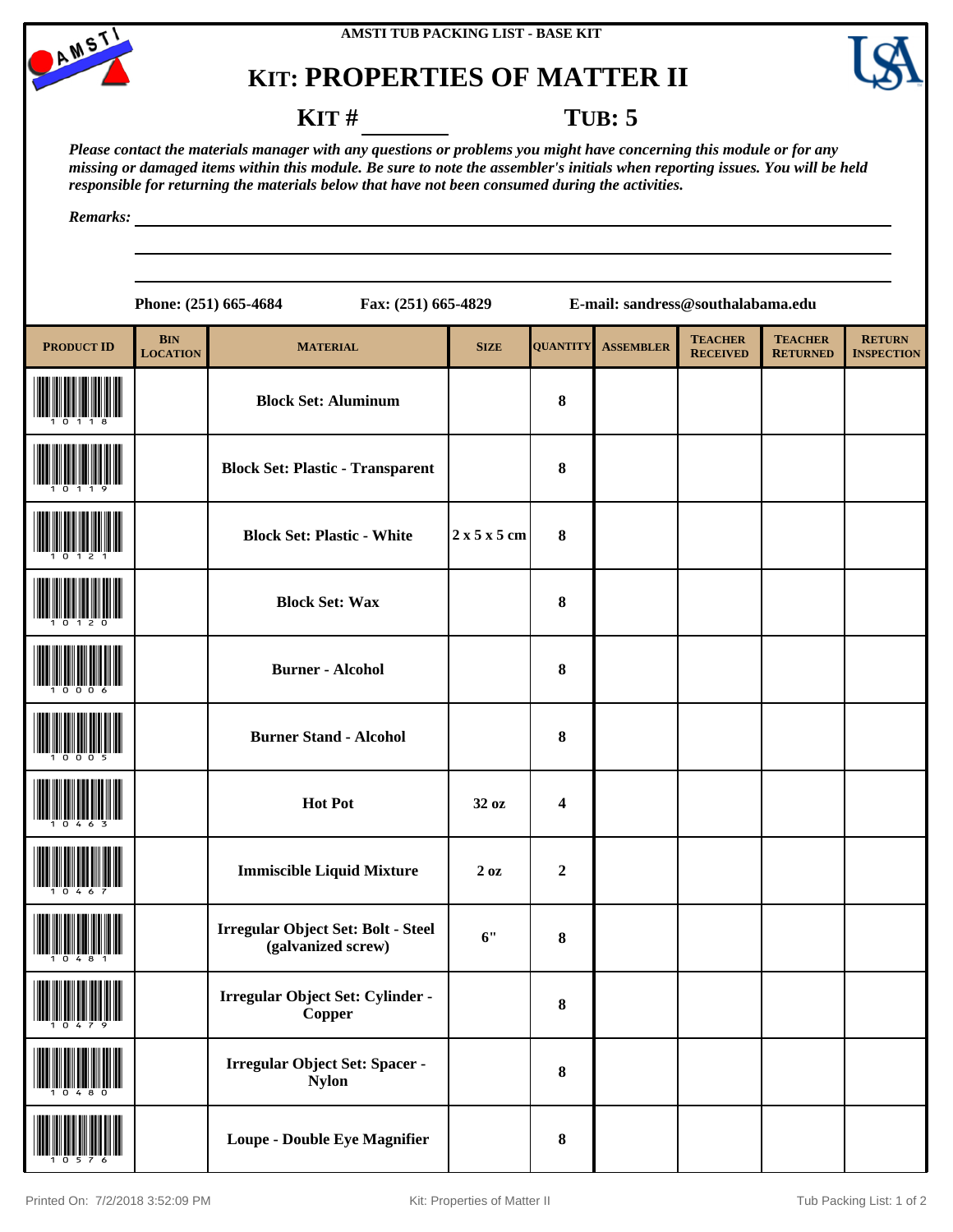| Mystery Object Set: Bolt - Nylon -<br><b>Painted</b> |                        | 8                |  |  |
|------------------------------------------------------|------------------------|------------------|--|--|
| Mystery Object Set: Nail -<br>Aluminum - Painted     |                        | 8                |  |  |
| Mystery Object Set: Nail - Steel -<br>Painted        |                        | 8                |  |  |
| Mystery Object Set: Rod - Copper -<br><b>Painted</b> |                        | 8                |  |  |
| <b>Rock Sample #2: Granite</b>                       |                        | $\boldsymbol{2}$ |  |  |
| <b>Aluminum Foil</b>                                 | $12''$ x $25'$<br>roll | $\mathbf{1}$     |  |  |
| <b>Balloon - Round</b>                               | 9"                     | 25               |  |  |
| Food Coloring - Liquid - Red                         | 1 <sub>0</sub> z       | $\mathbf{1}$     |  |  |
| Oil - Vegetable                                      | 32 oz                  | $\overline{2}$   |  |  |
| <b>Sand - Marine - White</b>                         | 5 <sub>lb</sub>        | $\mathbf{1}$     |  |  |
| <b>Shaving Foam</b>                                  |                        | $\mathbf{1}$     |  |  |
| Sodium Chloride (plain table salt -<br>not iodized)  | 1 <sub>lb</sub>        | $\boldsymbol{2}$ |  |  |